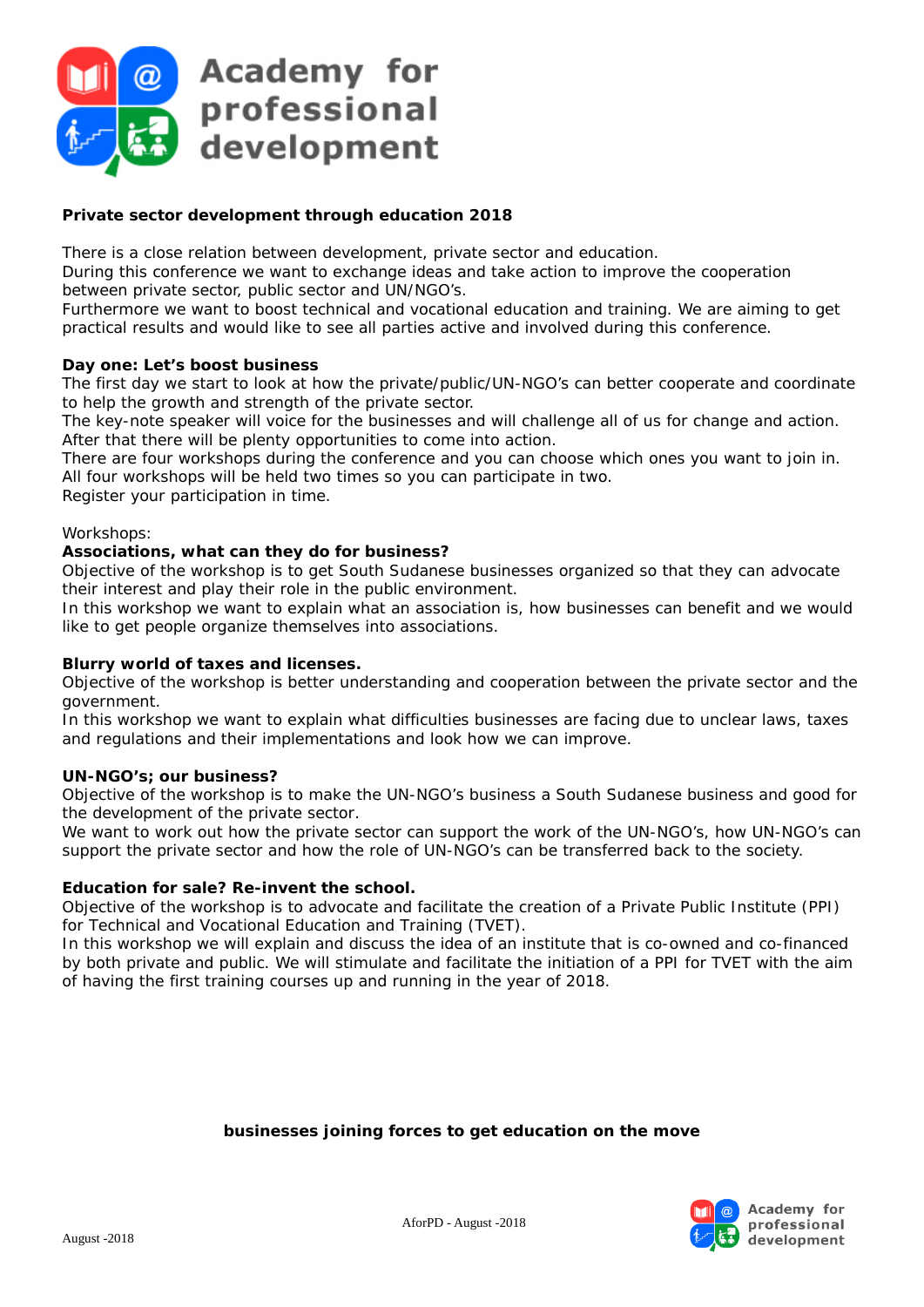AforPD - August -2018

August -2018





## *Private sector development through education* **2018**

### **Day two: TVET; driver of business and economy!**

The second day we want to look for innovation and improvement of organizing TVET. The key-note speaker will show how education is the backbone for economic development and growth in any country. Examples of how this is organized in different countries will make us ready for the workshops where we will get tools and further work out alternative ways of organizing TVET. Again there are four workshops during the conference and you can choose which ones you want to join in. All four workshops will be held two times so you can participate in two. Register your participation in time.

#### Workshops:

#### **Golden Triangle: roles and responsibilities**

*Objective of this workshop is to look at how different actors can work together in organizing education.* Shared power, roles and responsibility between the government, private sector and educational providers has proven to be a golden triangle; efficient and effective education delivering the quality and quantity graduates to fit the market needs and the needs of the society. But how to organize such cooperation and power sharing?

### **How to finance education?**

*Objective of the workshop is to look for alternative ways of financing TVET in South Sudan.* We will look at how others do it and discuss what could work in South Sudan. Private, government and NGO's can work out how to join forces and resources for mutual benefit.

### **Complementary ways to educate and train people**

*Objective of the workshop is to get complementary ways of education and training recognized and valued by all stakeholders; education providers, receivers, employers and government.* There are many ways to educate and train people and how to get this education or training organized. Private, public, in house, modular, formal, on line, on the job, factory training, evening class, tailor made, refresher courses etc. etc.

The results to be achieved through all these complementary ways is to get a skilled workforce that fit the needs of the labor market. During this workshop the need and benefits of complementary education will be highlighted and discussed as well as recognition and valuing of the different means of education and training by the government and other quality insurance bodies.

### **How to get the private sector into schools and visa versa**

*Objective of this workshop is to improve cooperation and knowledge exchange between educational providers and employers.*

When was the last time that a teacher visited your company? When was the last time the company visited a school? Do students come to the company for an excursion? Does your expert provide parttime training at school? What are interns suppose to learn? There is a world to win and we want to discuss practical and innovative ways of cooperation between companies and schools.

#### *businesses joining forces to get education on the move*